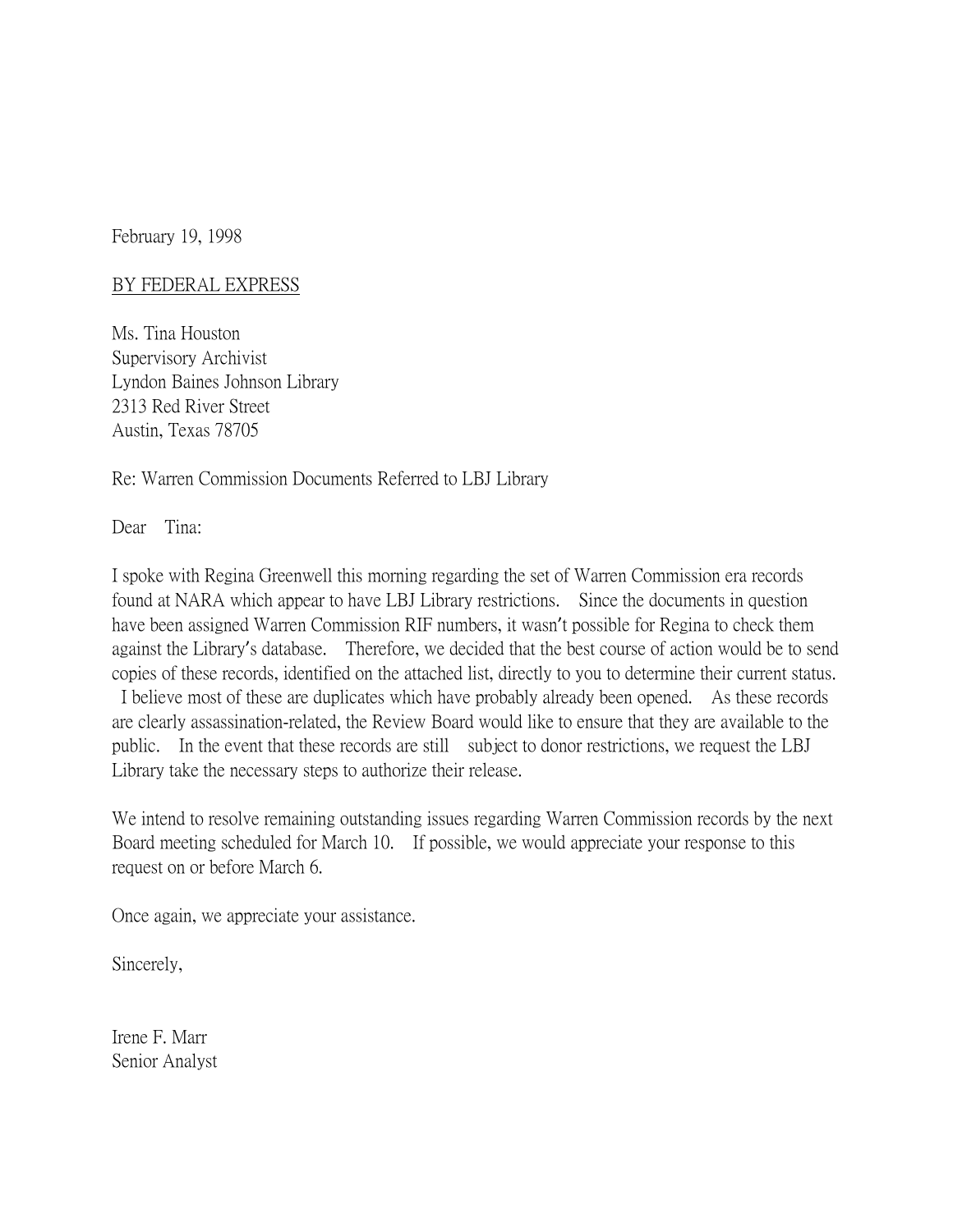Enclosures

## WARREN COMMISSION DOCUMENTS THAT MAY NEED LBJ LIBRARY REFS

White House Files

RIF #179-30003-10218

RIF #179-30003-10236

RIF #179-30003-10221

RIF #179-30003-10240

RIF #179-30003-10242

RIF #179-30003-10246

RIF #179-20002-10006

RIF #179-30003-10244 (Also needs referral to ARMY)

FBI Records

RIF #179-30003-10239

Citizen

RIF #179-30003-10220

RIF #179-30003-10219

RIF #179-30003-10222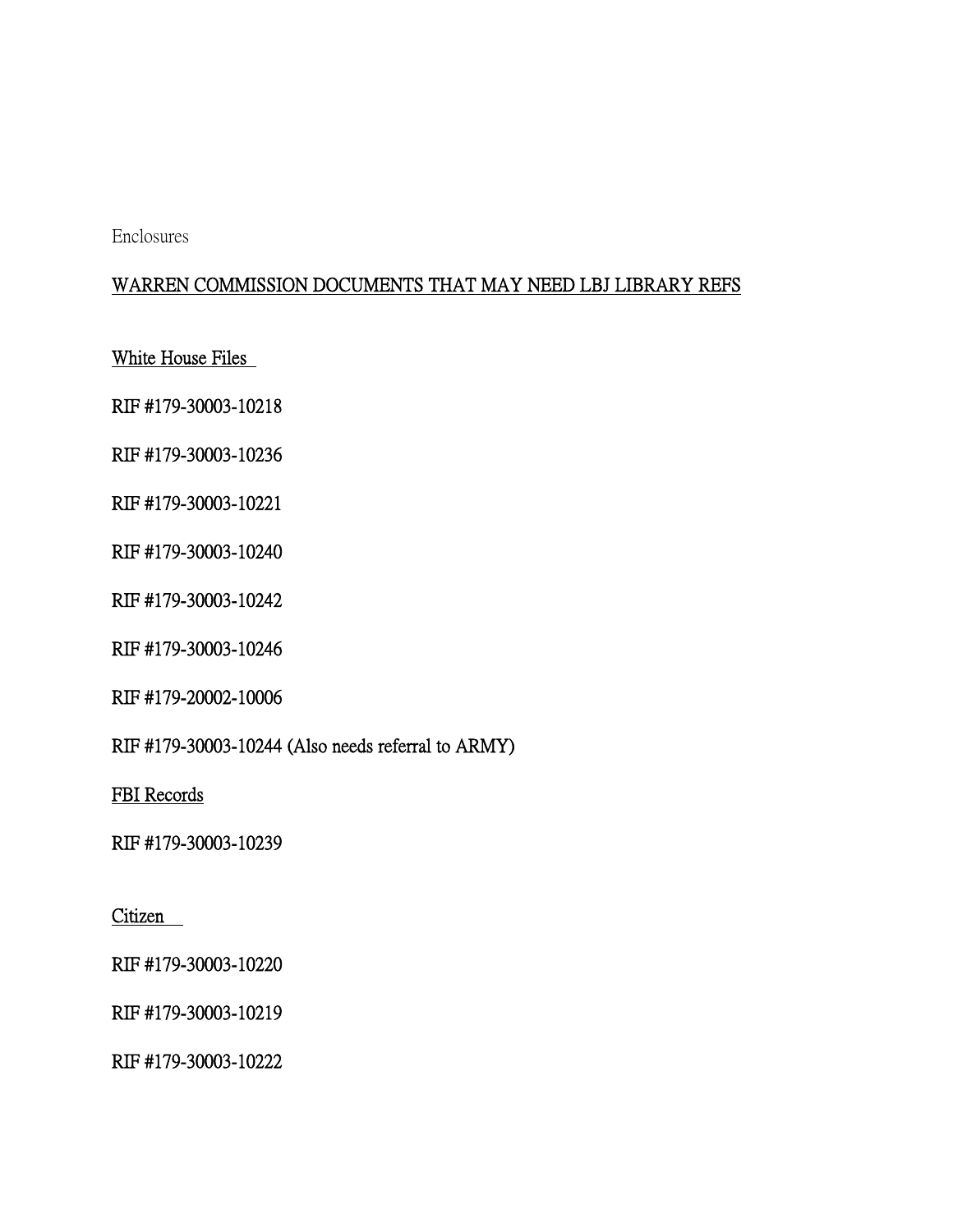## LBJ Records (As Listed in Sydney**'**s Groupings)

RIF #179-20002-10006

RIF #179-30003-10218

RIF #179-30003-10239

RIF #179-30003-10221 RIF #179-30003-10220

RIF #179-30003-10253

RIF #179-30003-10246

RIF #179-30003-10244

RIF #179-30003-10242

RIF #179-30003-10240

RIF #179-30003-10236

RIF #179-30003-10258

RIF #179-30003-10257

RIF #179-30003-10256

RIF #179-30003-10261

RIF #179-30003-10255

RIF #179-30003-10254

RIF #179-30003-10260

RIF #179-30003-10259